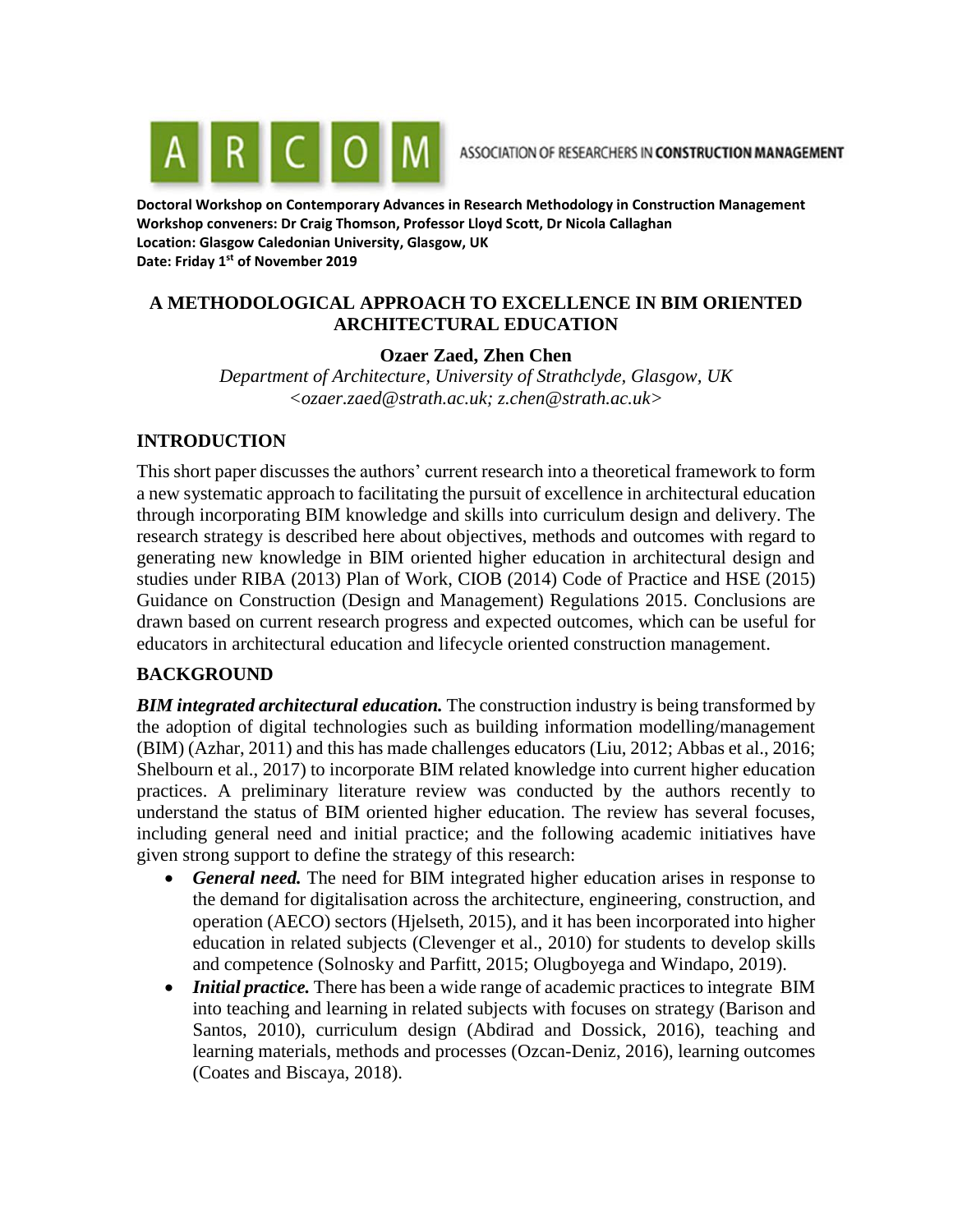*Research question.* Despite of initiatives to adding BIM into higher education, it looks that there is currently a lack of a theoretical approach (Shelbourn et al., 2016; Boton et al., 2018; Simpson et al., 2019) to transforming practice from BIM integration to BIM orientation. This challenge has led a new research described here to focus on a framework for excellence and its implementation in BIM oriented architectural education at undergraduate level.

*Aim and objectives.* To answer the research question, this research aims to explore a new technical solution, i.e., a theoretical framework underpinned by a systematic approach to excellence in architectural education through a pervasive incorporation of BIM knowledge and practices into relevant curriculums and delivery processes. There are three objectives focusing on review, development and validation (See Figure 1) to achieve the goal.

# **RESEARCH METHODOLOGY**

A research roadmap towards the goal is illustrated in Figure 1 to clarify methods, objectives, and expected outcomes. Selected research methods include questionnaire-based survey, interview, and case study; and this combination is to consolidate an inductive research that can yield dependable and useful research outcomes. It is expected that this research roadmap can support the use of Bloom's Taxonomy method (Krathwohl, 2002) and evidence-based learning to develop a new framework for BIM oriented architectural education, which can effectively facilitate the cognitive learning process for learners at various learning levels to "Remember, Understand, Apply, Analyse, Evaluate, and Create" (Anderson et al., 2001) with regard to educational objectives.



*Figure 1: Research roadmap.*

## **CONCLUSIONS**

This research aims to create a new technical solution to facilitate transformation from BIM integration to BIM orientation in architectural education at undergraduate level. The BIM for AE framework can assist educators to reengineering curriculums and delivery process in architectural education in compliance with RIBA Plan of Work, which has been adopted in project lifecycle oriented construction management.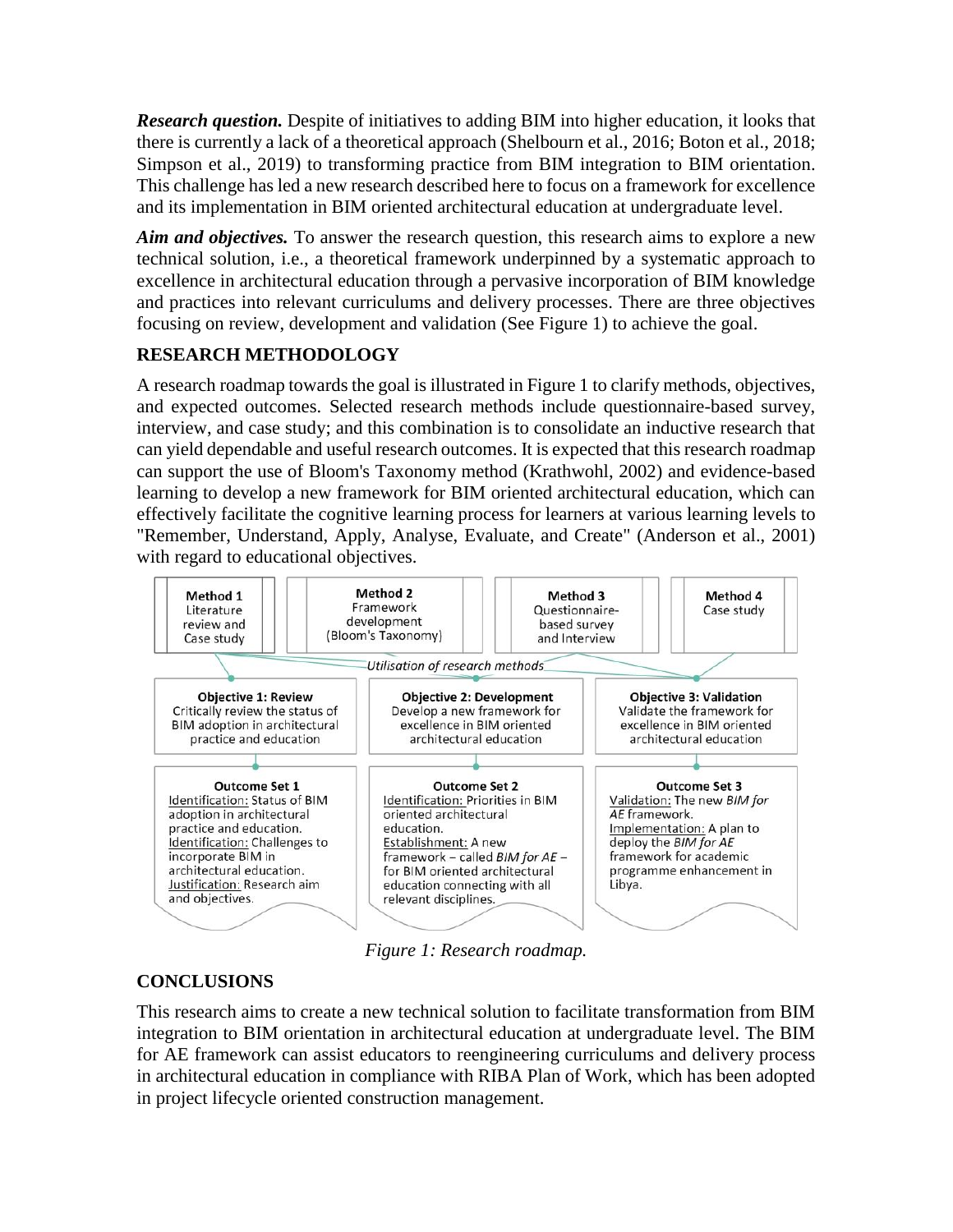#### **REFERENCES**

- Abbas, A, Din, Z U and Farooqui, R (2016) Integration of BIM in construction management education: an overview of Pakistani engineering universities. "Procedia Engineering", 145, 151-157.
- Abdirad, H and Dossick, C S (2016) BIM curriculum design in architecture, engineering, and construction education: a systematic review. "Journal of Information Technology in Construction", 21(17), 250-271.
- Anderson, L W, Krathwohl, D R, Airasian, P W, Cruikshank, K A, Mayer, R E, Pintrich, P R, Raths, J, and Wittrock, M C (2001) "A Taxonomy for Learning, Teaching, and Assessing: A Revision of Bloom's Taxonomy of Educational Objectives". New York: Longman. 352.
- Azhar, S (2011) Building Information Modelling (BIM): trends, benefits, risks, and challenges for the AEC industry. "Leadership and Management in Engineering", 11(3), 241-252.
- Barison, M B and Santos, E T (2010) BIM teaching strategies: an overview of the current approaches. In: Tizani W (Ed.), "International Conference on Computing in Civil and Building Engineering", 30 June 2010, Nottingham, UK. Nottingham University Press, 577–584.
- Boton, C, Forgues, D and Halin, G (2018) A framework for building information modeling implementation in engineering education. "Canadian Journal of Civil Engineering", 45(10), 866-877.
- CIOB (2014) "Code of Practice for Project Management for Construction and Development". 5th ed. Oxford: Wiley-Blackwell.
- Clevenger, C M, Ozbek, M, Glick, S and Porter, D (2010) Integrating BIM into construction management education. "EcoBuild Proceedings of the BIM-Related Academic Workshop", 1-6 December 2010 Washington, DC. National Institute of Building Science, 1-8.
- Coates, S P, Biscaya, S and Rachid, A (2018) The utilization of BIM to achieve prescribed undergraduate learning outcomes. In: Gregory T (Ed.), "8th Annual International Conference on Architecture", 9-12 July 2018, Athens, Greece. Athens Institute for Education and Research (ATINER), 1-30.
- Hjelseth, E (2015) Integrated approaches for implementing building information modelling (BIM) in engineering education. In: Grünwald, N and Heinrichs, M (Eds.), "8th International Conference on Engineering & Business Education (ICEBE)", 8-9 October 2015, Østfold University College, Fredrikstad, Norway. University of Wismar, Germany, 39-46.
- HSE (2015) "Managing health and safety in construction: Construction (Design and Management) Regulations 2015. Guidance on Regulations". Bootle, UK: Health and Safety Executive (HSE).
- Krathwohl, D R (2002) A revision of Bloom's taxonomy: an overview. "Theory into Practice", 41(4), 212-218.